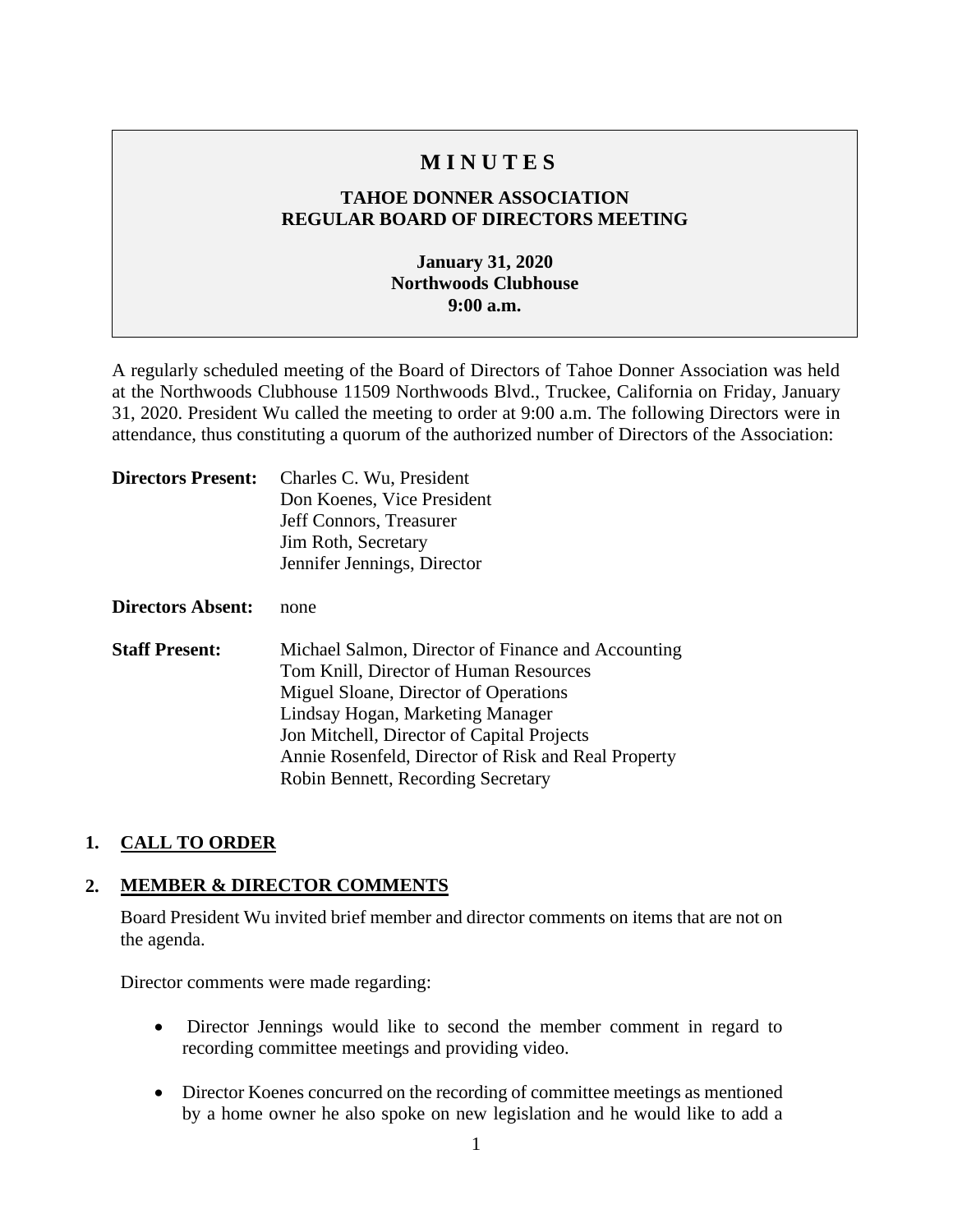formal endorsement on the next agenda for supporting FEMA. Director Koenes also discussed 5500 legislation. According to the minutes we were supposed to have a downhill ski item and regardless that item requires a board discussion and request that it is put on the next agenda.

• Director Roth would like to have the downhill ski item added back on next month as well.

Member comments were made regarding:

- Member comment regarding recordings of meetings and recording committee meetings and providing the video to the membership.
- A member commented about the December financials and asked why Tahoe Donner is paying Robb \$200K

Members may submit additional comments by email to the Board of Directors at [board@tahoedonner.com.](mailto:board@tahoedonner.com) (Members are recognized to comment on agenda items as they occur).

#### **3. ACTION: CONSENT CALENDAR** (Board of Directors)

Items listed under the Consent Calendar are considered to be routine and were acted on as follows:

• December 14, 2019 Meeting Minutes

Executive Session Report o December 6, 2019 o December 9, 2019 o December 11, 2019 o December 12, 2019 o December 14, 2019 o December 18, 2019 o December 30, 2019 oJanuary 13, 2020 oJanuary 16, 2020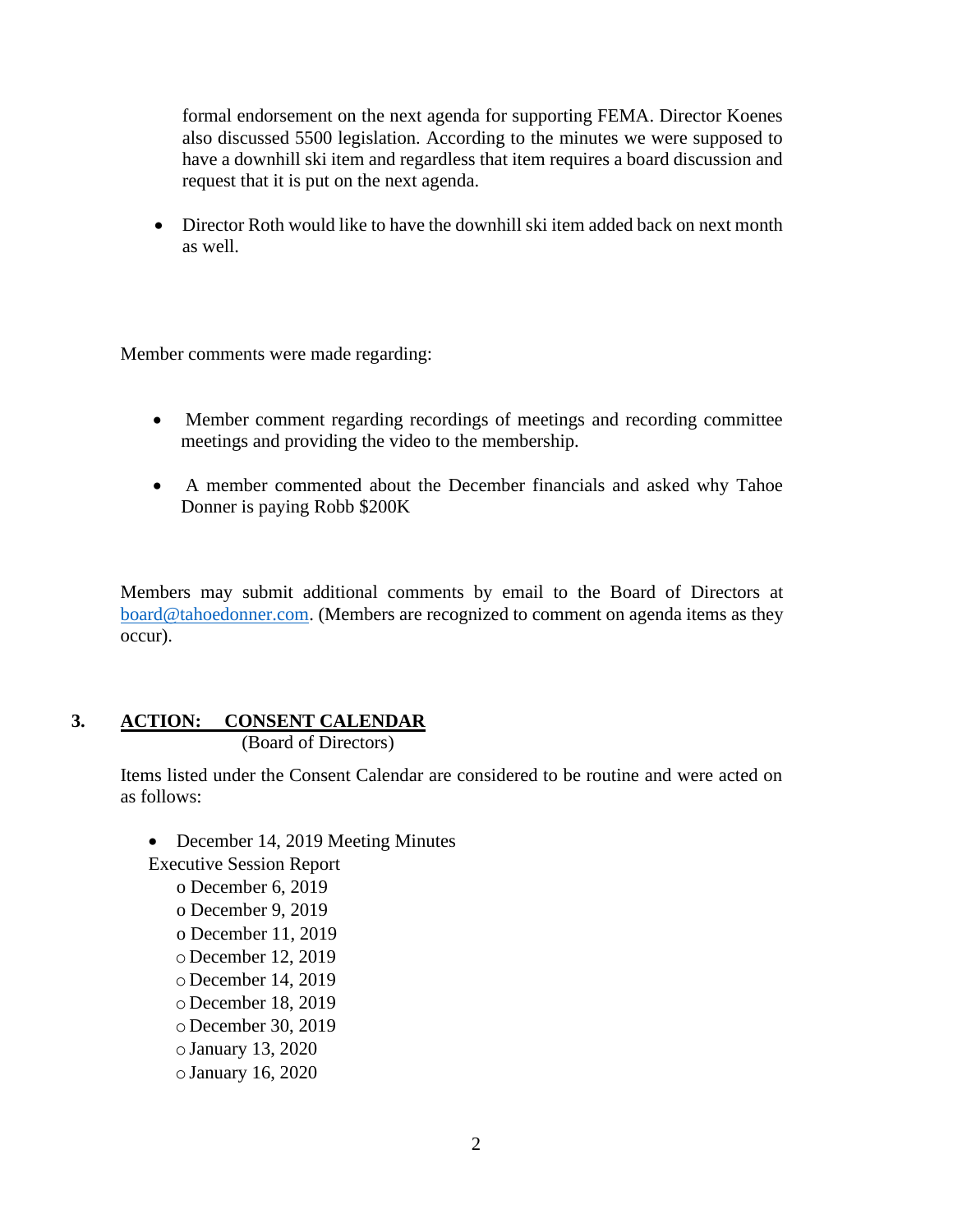- Monthly Unaudited Financials December 2019
- Letter in Support of Truckee Fire Protection District Ordinance 2019-X-Seasonal Outdoor Fire Ban
- Giving Fund Committee Charter and Appointments
- Proposed Revised 2019-3 Resolution Overview of Board Governance (2017-2) Amended)
- Proposed Revised 2020-X Delegation of Authority for Architectural Standards Improvements (2016-2 Amended)
- 5501 Report
- Transfer of Funds Authorization

Director Koenes pull 5501 report from the consent calendar.

Director Jennings pull resolution 2016-2 for Architectural Standards Item – we shouldn't have two options on the DP for a consent calendar item

Director Jennings would like to pull the fire district item as well.

Director Koenes mentioned an item in the minutes for the 5501 meeting, he wanted to express his opinion on specifics to depreciation and include in operating reports. Unsure who assigned the task to staff, it didn't come from the board. Cash is king and it is a matter of what we pay in fees and assessments. The future replacement costs not depreciation are what impact the reserve funds. Depreciation is misleading in general and adding depreciation causes extra work for staff and also causes confusion. The timing of the effort and this board made a commitment to the senior team and agreed that we would try not to add extra work at this time. Recommend that this board directs staff to defer the work on reporting depreciation until either one of two things happen context of overall project to make more clear, consise and understanding and/or we have a new General Manager on board and get through the audit and current work load.

Director Jennings mentioned resolution 2016-2 needs to be updated since it refers to the General Manager by name. Director Jennings moved to approve the second option on the decision paper seconded by Director Roth. Motion Passed:  $5-0$ 

Director Jennings also mentioned the letter in support of the fire ordinance regarding the seasonal outdoor fire ban. The letter should come from the board president and she also mentioned a slight mistake in the letter to be corrected. If the changes are made to the letter as suggested this item can remain in the consent calendar. Membership needs to be clear and understand what Tahoe Donner is enforcing as well.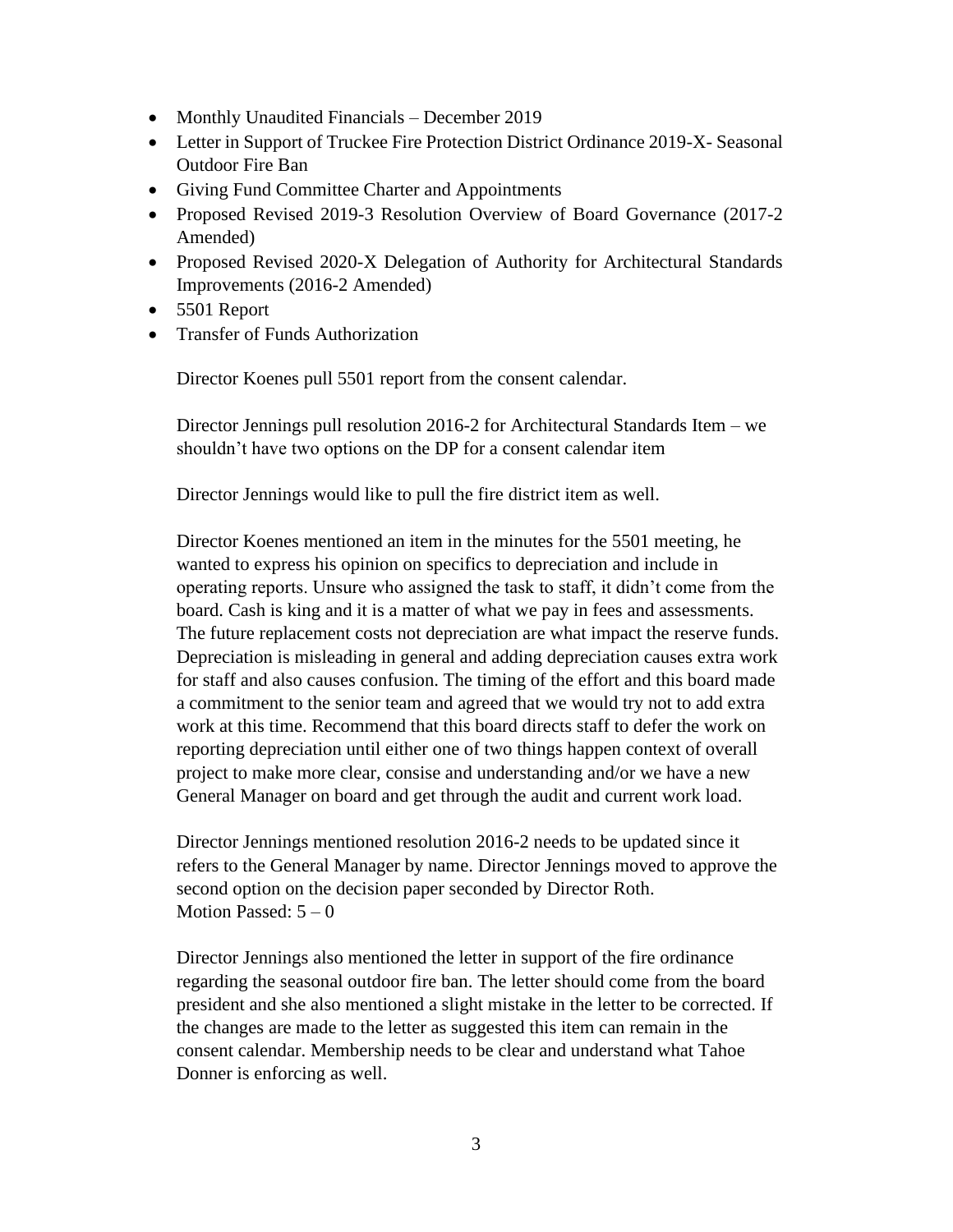Director Jennings moved to approve the consent calendar with the specified changes seconded by Director Connors Motion passed:  $5 - 0$ 

### **4. COMMITTEE / TASK FORCE REPORTS**

(Committee/Task Force Chairs)

The Board of Directors reviewed the Committee / Task Force written minutes and reports as a routine monthly procedure.

## **5. BREAK Break taken later The Board Adjourned to break at 10:47 a.m.**

**The Board reconvened at 10:58 a.m.**

## **6. REPORT: 2020 ARCHITECTURAL STANDARDS FEE SCHEDULE 45-DAY NOTICE MEMBER COMMENT**

(Rod Whitten, Chair of the Architectural Standards Committee)

No Member comments.

Director Connors mentioned the Architectural Standards Task Force Committee formed last year and his understanding is there is a meeting scheduled for February 10 and they will be discussion their comments. Feels that acting on this now would be premature.

Director Wu stated that we need to do this as part of our bylaws and we are not making a decision on this today.

Annie Rosenfeld stated that February 22 is the final date for comments on the fee schedule. She reminded members to send their comments to the 45daynotice email not directly to the board.

## **7. REPORT: ADU 45-DAY NOTICE MEMBER COMMENT**

(Annie Rosenfeld, Director of Risk Management and Real Property)

A member commented on a primary property that has an ADU which had a restriction added to it. His understanding was the intent was not to discourage ADU's and adding a restriction to the primary unit would discourage the home owner from adding an ADU.

A member commented on why ADU is tied together with STR he feels that these are two different subjects. Director Wu stated that his question will be answered at the February meeting.

A member commented regarding the deed restriction.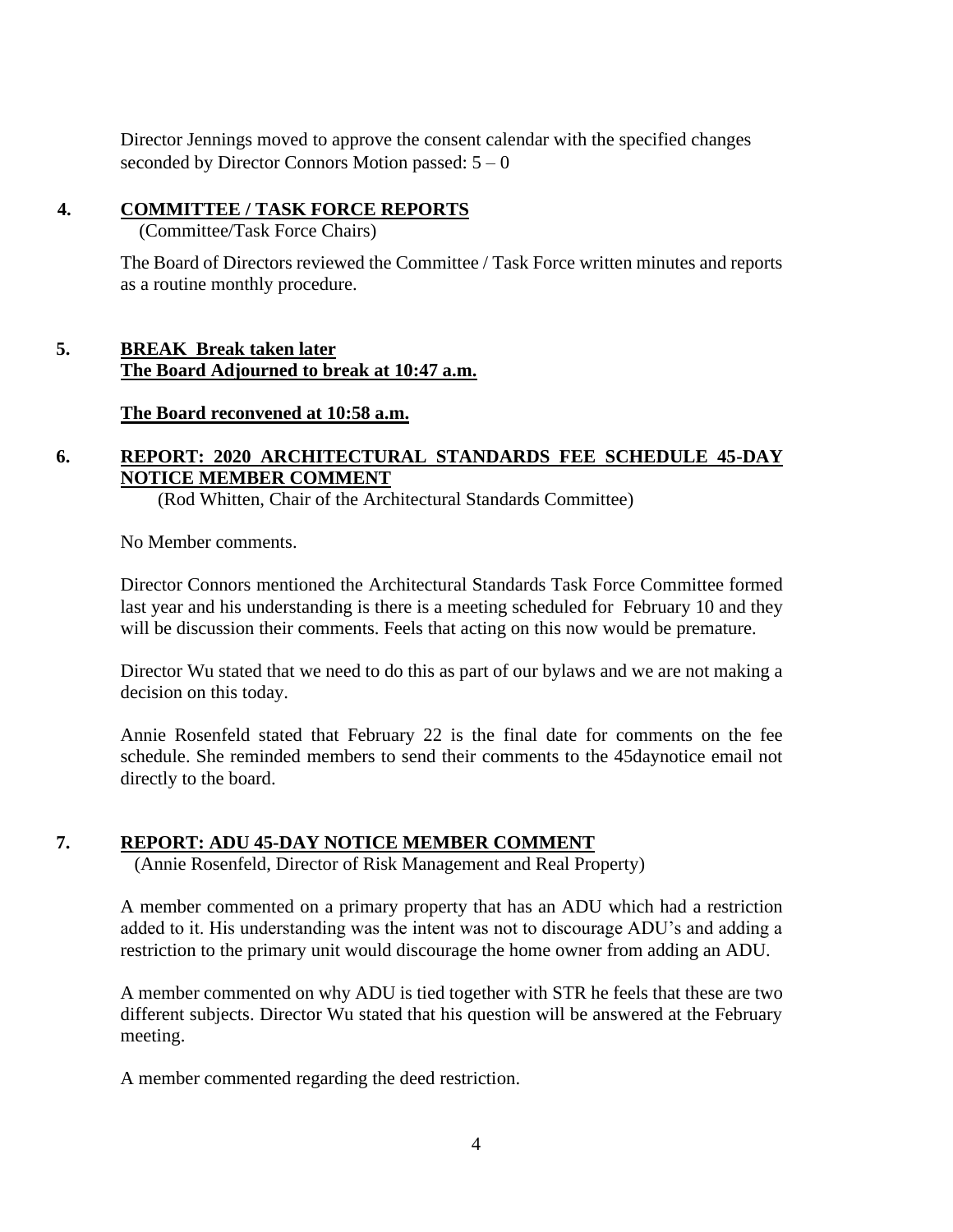## **8. ACTION: COMMITTEE CHARTERS AND COMMITTEE APPOINTMENTS** (Board of Directors)

The Board of Directors reviewed the current charter for the Finance and General Plan Committees as well as discussion on the new proposed charter for the 5501 Audit Committee.

Director Jennings stated that the main change in the revised charter for GPC is to remove the alternates. She would like to change the 9 to 11 since we have members that would like to volunteer there time. Director Jennings moved to change the charter to 11 members not 9. There was no second motion died.

After discussion, Director Roth moved to approve the revised charter for GPC as proposed seconded by Director Wu Motion Passed:  $5 - 0$ 

The Board of Directors moved on to discuss the proposed 5501 Audit Committee.

After discussion, Director Connors moved to approve the 5501 audit committee as written renaming the committee to Financial Security to include up to 3 independent members that may be part of the finance committee and approving at the next board meeting depending on who applies seconded by Director Wu. Motion failed:  $2-3$ Director Koenes, Roth, and Jennings: No

Director Jennings recommended that the resolution 2018-8 get updated and that this resolution is discussed this afternoon.

Director Koenes offered to redline the resolution 2018-8 document as Director Jennings proposed during lunch to discuss later.

Director Roth moved to continue the way things are currently being done with our 5501 Meetings. There was no second, motion died.

Director Roth moved to propose a committee with the Treasurer as the chair with a rotating board member and the function is to review the 6 items listed in the code seconded by Director Koenes. Motion withdrew.

Break was taken at 10:47 a.m. The board reconvened at 10:58 a.m.

The Board of Directors then discussed the GPC recommendations to fill the expired terms and current vacancies. Director Koenes moved to approve the recommendations of Rob McCray and Rob Kautz seconded by Director Wu. Motion Passed:  $5 - 0$ 

Director Roth moved to approve Sandi Cornell as the final vacancy for GPC seconded by Director Connors. Motion Passed: 5 – 0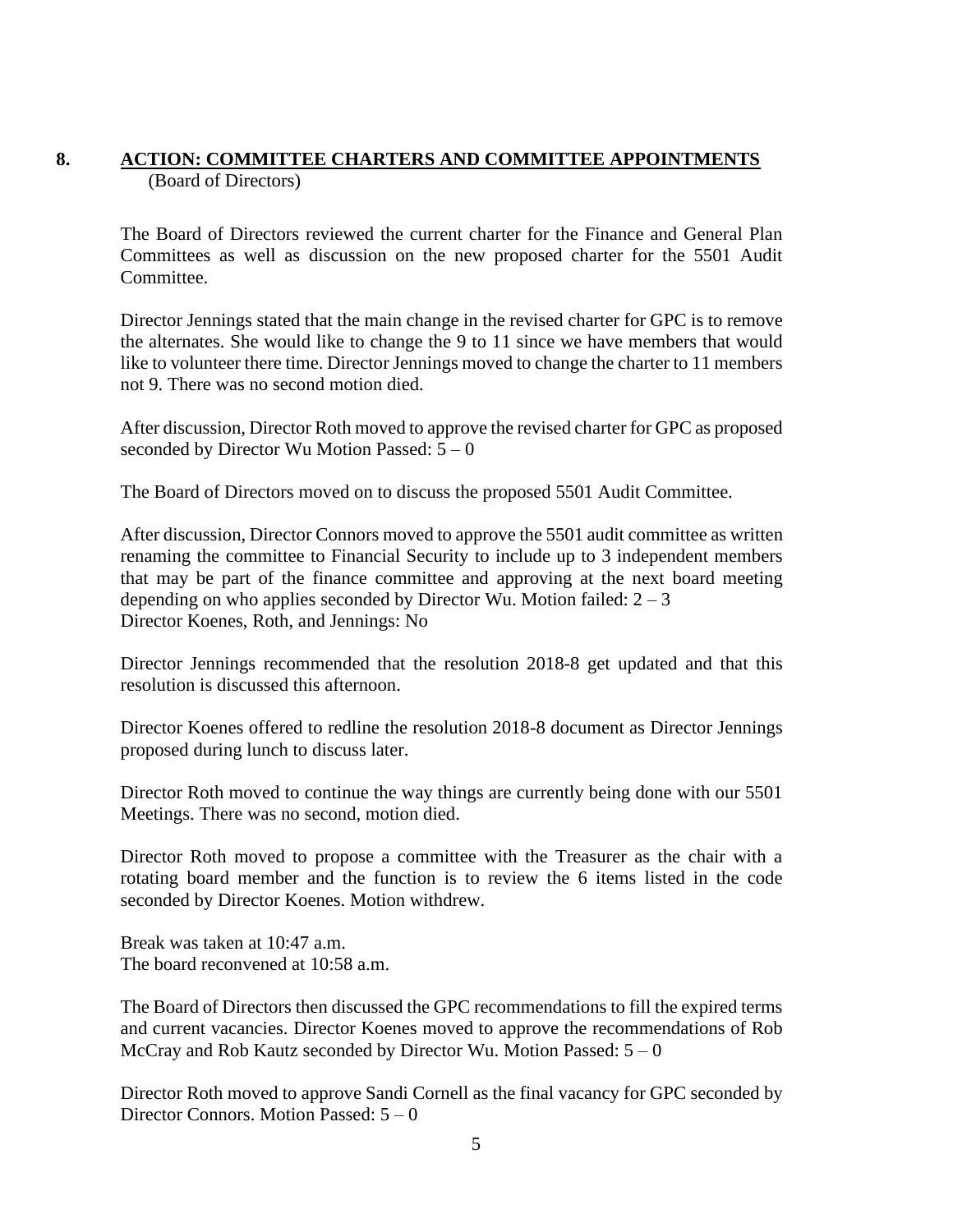The Board of Directors tabled the Finance Committee Charter and member appointments until after lunch.

At 4:10 p.m. the Board came back to discuss the 5501 and Finance Committee Charter.

After discussion, Director Connors would like to table the 5501 Committee Charter for futher discussion and table to the February meeting.

The Board of Directors also reviewed the Finance Committee Charter. After discussion, Director Jennings moved to approve 9 members on the Finance Committee seconded by Director Roth. Motion Passed: 4 – 1 Connors No.

Director Roth moved to make Steve Mahoney a regular member instead of alternate.

Director Koenes moved to approve the five individuals continuing on the committee whose term is not expiring Mr. Mahoney, Mr Eyton-Lloyd, Mr. Bonzon, Mr. Melia and Mr. Anderson correcting the term expiration from 2022 to 2021 seconded by Director Roth. There was confirmation by the board.

Director Koenes moved to approve the appointments of Mr. Dundas, Ms. Ravano, Mr. Bonzon, Mr. Watson and Mr. Miller seconded by Director Roth. Motion Passed: 5 - 0

Director Roth moved to amend the current charter and have no aleternates approve Steve Mahoney as a regular member not an alternate with his term expiring 2022 seconded by Director Koenes. Motion Passed: 5 – 0

Director Roth moved to table the Finance Committee Charter and the 5501 Charter to the February meeting seconded by Director Jennings. Motion Passed:  $5 - 0$ 

#### **9. ACTION: 2020 COMMITTEE GOALS**

(Board of Directors)

The Board of Directors reviewed the committee goals for 2020 for the following committees:

Architectural Standards Covenants Committee Elections Committee Giving Fund Committee

Director Wu would like to add succession planning to the Architectural Standards goals. Also, add a goal on acceleration of enforcement on houses that are in violation. Director Wu asked that Rod Whitten make that an objection going forward. Director Jennings would like an open discussion on eye sore houses in Tahoe Donner.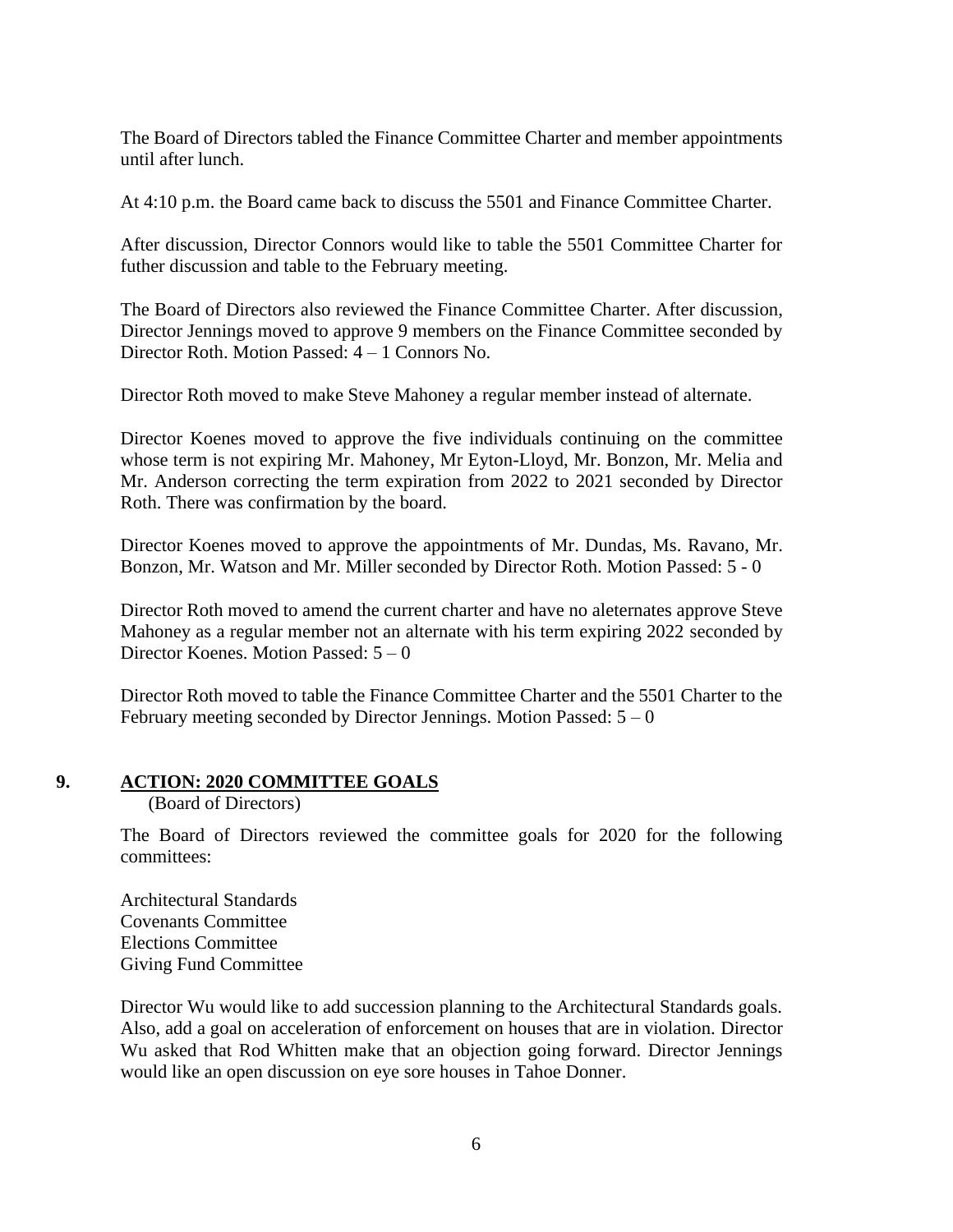Director Roth stated the business activity rule needs clarification and should be added to the Committee Goals for the Covenants Committee. Director Wu agreed and Director Jennings stated that it's inappropriate when it's a Board approved rule. Director Roth agreed not to make this a Covenants goal.

After discussion Director Wu moved to approve the 2020 committee goals with amendments stated above to ASC seconded by Director Jennings. Motion Passed: 5 - 0

### **10. ACTION: 2020 ELECTION PROCEDURES AND 2020 FAIR CAMPAIGN GUIDELINES**

(Bette Rohrback, Elections Committee Chair)

The Board of Directors reviewed the 2020 election procedures and fair campaign guidelines. Bette Rohrback, Elections Committee Chair gave an update to the Board of the changes due to SB323.

After discussion, Director Jennings moved to approve the 2020 election procedures and fair campaign guidelines seconded by Director Connors Motion Passed: 5 - 0

#### **11. ACTION: SENIOR TRANSITION TEAM UPDATE**

(Annie Rosenfeld, Miguel Sloane, and Michael Salmon)

The Senior Transition Team, Miguel Sloane, Annie Rosenfeld and Michael Salmon provided an update to the Board.

The Board then discussed employee development and financial transparency the two new management goals and objectives.

There was discussion on the new auditors, the auditors will be providing their opinion on discolusre and financial transparency to the membership. Director Jennings suggested a special meeting open to the membership on characterizing transparency and what is shared to the membership.

#### **12. DISCUSSION: GENERAL MANAGER TRANSITION UPDATE** (Board of Directors)

Board President Wu, provided an update to the membership on the General Manager transition.

## **13. LUNCH**

Taken at 12:35 p.m. the Board of Directors will return to item 12.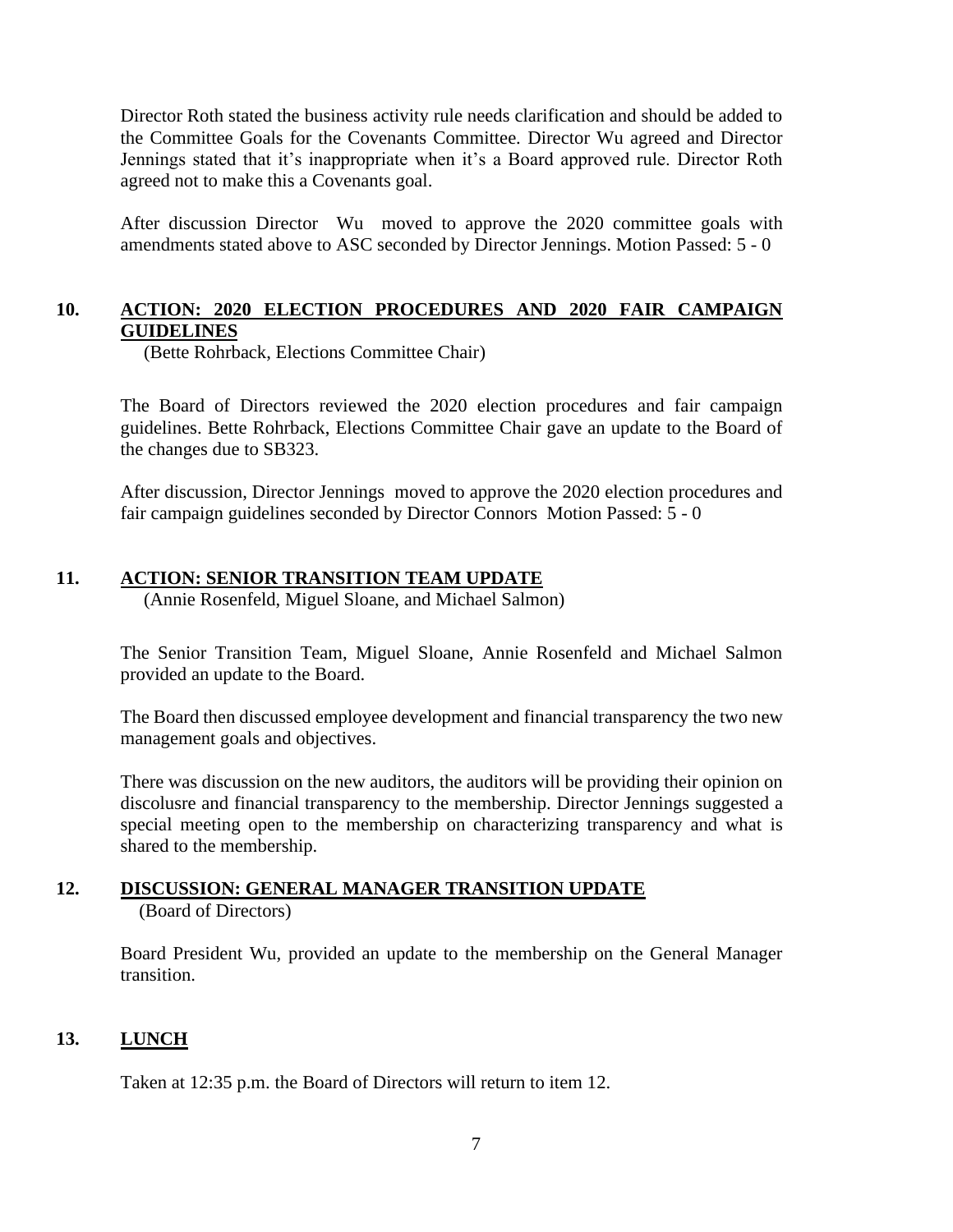The Board reconvened at 1:25 p.m.

## **14. DISCUSSION: QUARTERLY FINANCIAL UPDATE**

(Michael Salmon, Director of Finance and Accounting)

The Board of Directors received a quarterly financial update from Michael Salmon.

## **15. ACTION: CAPITAL PROJECTS UPDATE**

(Jon Mitchell, Director of Capital Projects)

The Board of Directors received an update from Michael Salmon and Jon Mitchell on actual capital projects spending vs. budget and forecasted expenditures for 2020.

Jon Mitchell also provided the board with an update on the Trout Creek Recreation Center expansion project.

## **16. DISCUSSION: TAHOE DONNER FORESTRY**

(Bill Houdyschell, Forester)

The Board of Directors received a year end presentation given by Bill Houdyschell and planned projects for 2020.

The Board adjourned for a 5 minute break at 3:45 p.m. The Board reconvened at 3:55 p.m. to agenda item 17.

## **17. ACTION: PUBLIC SAFETY POWER OUTAGES 2020**

(Annie Rosenfeld, Director of Risk Management and Real Property and Jon Mitchell, Director of Capital Projects)

Annie Rosenfeld briefed the Board on potential power outages in 2020 due to high winds in the area for safety precautions. Staff has a plan to notice the membership and to plan accordingly.

The Board went back to finish the discussion on the Finance Committee Charter and 5501 agenda item 8.

## **18. EXECUTIVE SESSION (closed to members)**

The Board adjourned to executive session at 5:25 p.m.

## **19. ADJOURNMENT**

There was board consensus to adjourn the meeting at 6:30 p.m.